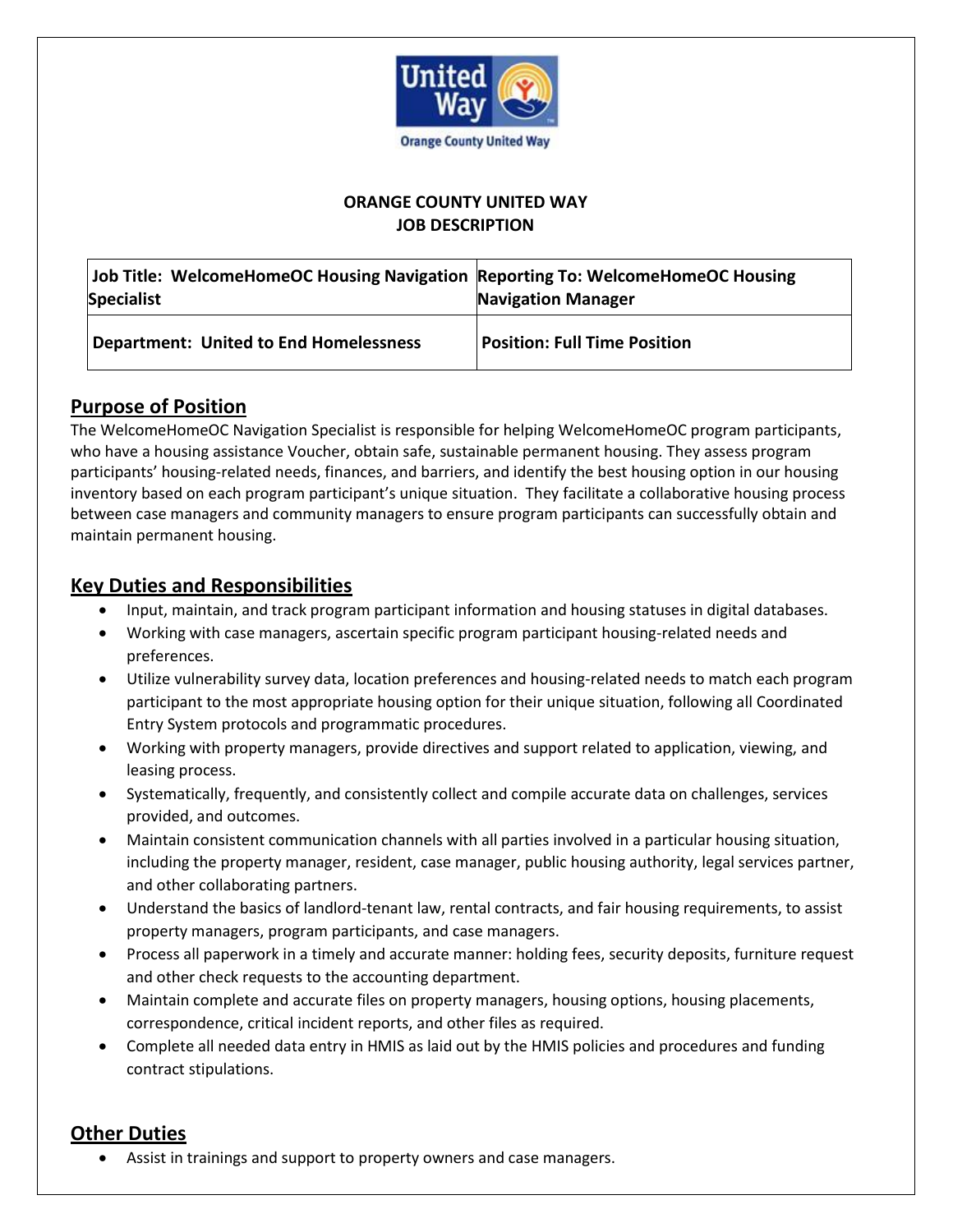

Assume other responsibilities as assigned

# **Job Requirements**

- Detail oriented to complete requirements of files, housing options inventory, data tracking, and contract compliance.
- Understanding of basic landlord-tenant responsibilities.
- Minimum of one (1) year of housing navigation experience with people affected by homelessness, substance use disorders, chronic health and mental health concerns, domestic and intimate partner violence, and/or human trafficking preferred, but not required.
- Minimum of one (1) year of case management experience with people affected by homelessness, substance use disorders, chronic health and mental health concerns, domestic and intimate partner violence, and/or human trafficking preferred, but not required.
- Familiarity with the local housing market, national and local housing trends, and available housing resources preferred, but not required.
- Bachelor's degree or higher, in Social Work, Sociology, Psychology, Human Services, or a related field preferred but not required.
- Experience with property management and/or landlord advocacy programs preferred but not required.
- Fluency in the English language is required. Spanish speaking ability is an added asset, but is not required.
- Experience with computer and knowledge of Microsoft Office.
- Experience and contacts in Orange County preferred but not required.

# **Core Competencies**

- Commitment to the mission and values of the organization.
- Understanding of, and commitment to, the Housing First philosophy.
- Understanding of, and commitment to, strengths-based services.
- Excellent communication skills, particularly listening, verbal communication, mediation, and writing skills.
- Demonstrated organizational skills with ability to meet a demanding workload and work with a diverse set of stakeholders.
- Creative thinker/adaptive/problem solving personality.
- Experience cultivating and maintaining productive, professional relationships with various stakeholders
- Sensitivity to cultural and socioeconomic characteristics of population served.
- The ability to work collaboratively with other personnel and/or service providers or professionals.

# **Physical Demands**

Physical demands are representative of the requirements necessary for an employee to successfully